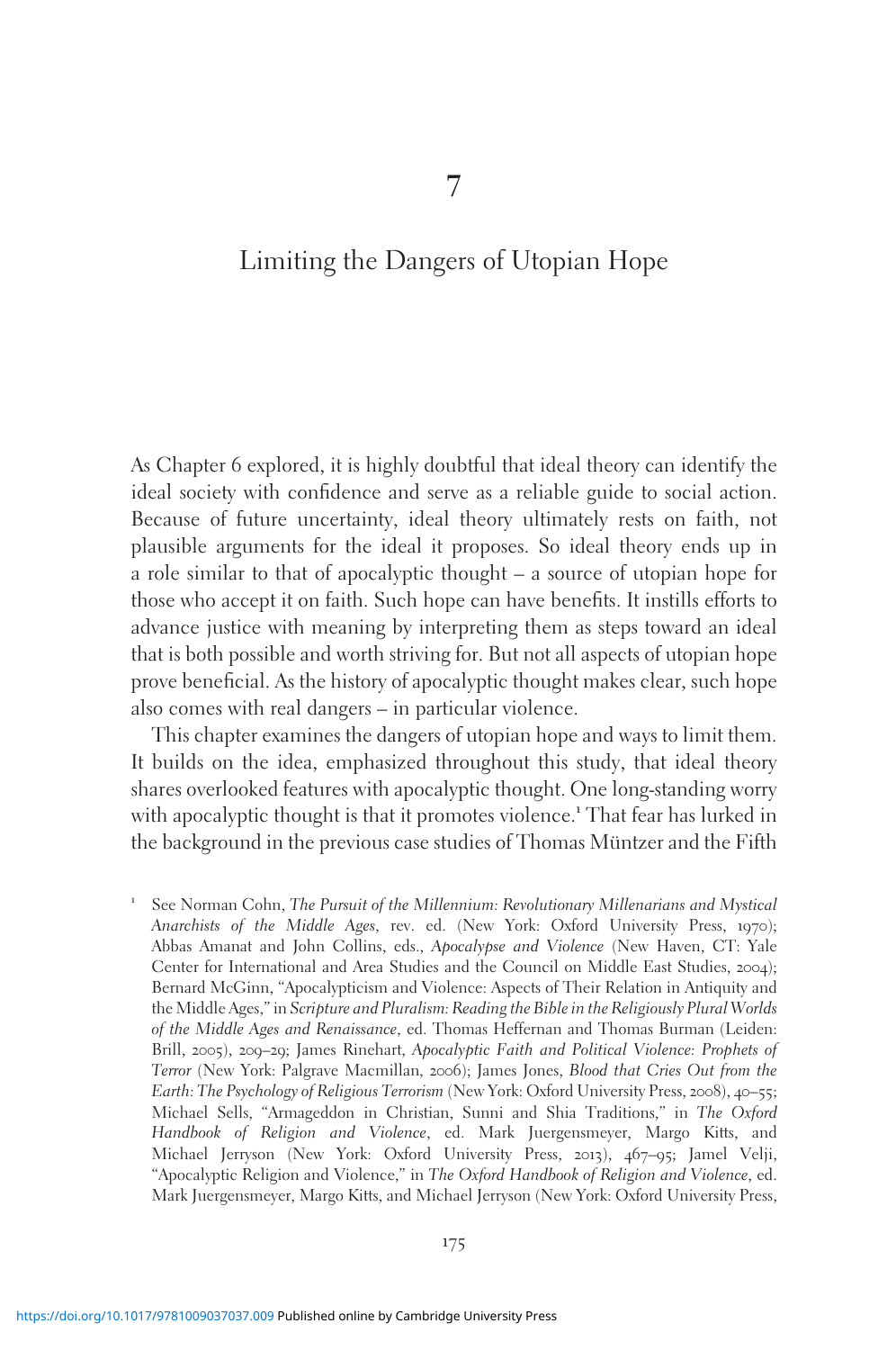Monarchy Men, whose apocalyptic visions helped inspire violent rebellion. Today apocalyptic thought continues to be a motivating force for a range of violent groups, from Christian White nationalists to Muslim extremists.<sup>2</sup> Their shocking brutality makes it tempting to conclude that apocalyptic thought – and perhaps religion generally – is inherently violent. A closer look at apocalyptic thought, however, reveals that its greatest pitfall is one that also threatens ideal theory. Both apocalyptic thought and ideal theory can fall victim to false confidence regarding their ability to identify and achieve utopia. Purported knowledge of the path to utopia has justified all kinds of bloodshed and cruelty throughout history, yet the ideal never comes. When utopian hope turns into hubris, it can lead to disaster.

The apocalyptic tradition is incredibly diverse and, though strands of it encourage violence, others suggest strategies for minimizing that risk. In this way, the apocalyptic tradition offers unexpected insights to ideal theory on how to understand utopian hope. Partly in response to the explosive potential of apocalyptic belief, Jewish and Christian thought developed interpretations of such belief aimed at neutralizing its dangers. These religious traditions often stress the radical nature of human ignorance as it pertains to what exactly the ideal society looks like, how to bring it about, and when it might come. Such knowledge lies with God alone. Given the limits of human knowledge, it would be foolish and dangerous to try to force utopia into existence through our own efforts. That conclusion is in part discouraging, for it pushes utopia beyond our grasp. But there is also wisdom in it, for it captures the epistemic limitations that face utopian theorizing and the dangers of ignoring them.

Now in recommending epistemic humility, Jewish and Christian thought still hold on to utopian hope. This hope is grounded in faith and gives meaning to the difficult work of advancing justice under conditions far removed from utopia. By closely linking utopian hope with epistemic humility, the apocalyptic tradition – or at least certain strands of it – suggests an approach that ideal theory would be wise to imitate.

<sup>2013</sup>), 250–59; Frances Flannery, Understanding Apocalyptic Terrorism: Countering the Radical Mindset (New York: Routledge, 2016); and Matthias Riedl, "Apocalyptic Violence and Revolutionary Action: Thomas Müntzer's Sermon to the Princes," in A Companion to the Premodern Apocalypse, ed. Michael Ryan (Leiden: Brill, 2016), 260–96.

<sup>&</sup>lt;sup>2</sup> For case studies of contemporary apocalyptic groups who engage in violence, see Catherine Wessinger, ed., Millennialism, Persecution, and Violence: Historical Cases (Syracuse, NY: Syracuse University Press, 2000); and Mark Juergensmeyer, Terror in the Mind of God: The Global Rise of Religious Violence, 4th ed. (Oakland, CA: University of California Press, 2017), 17–146.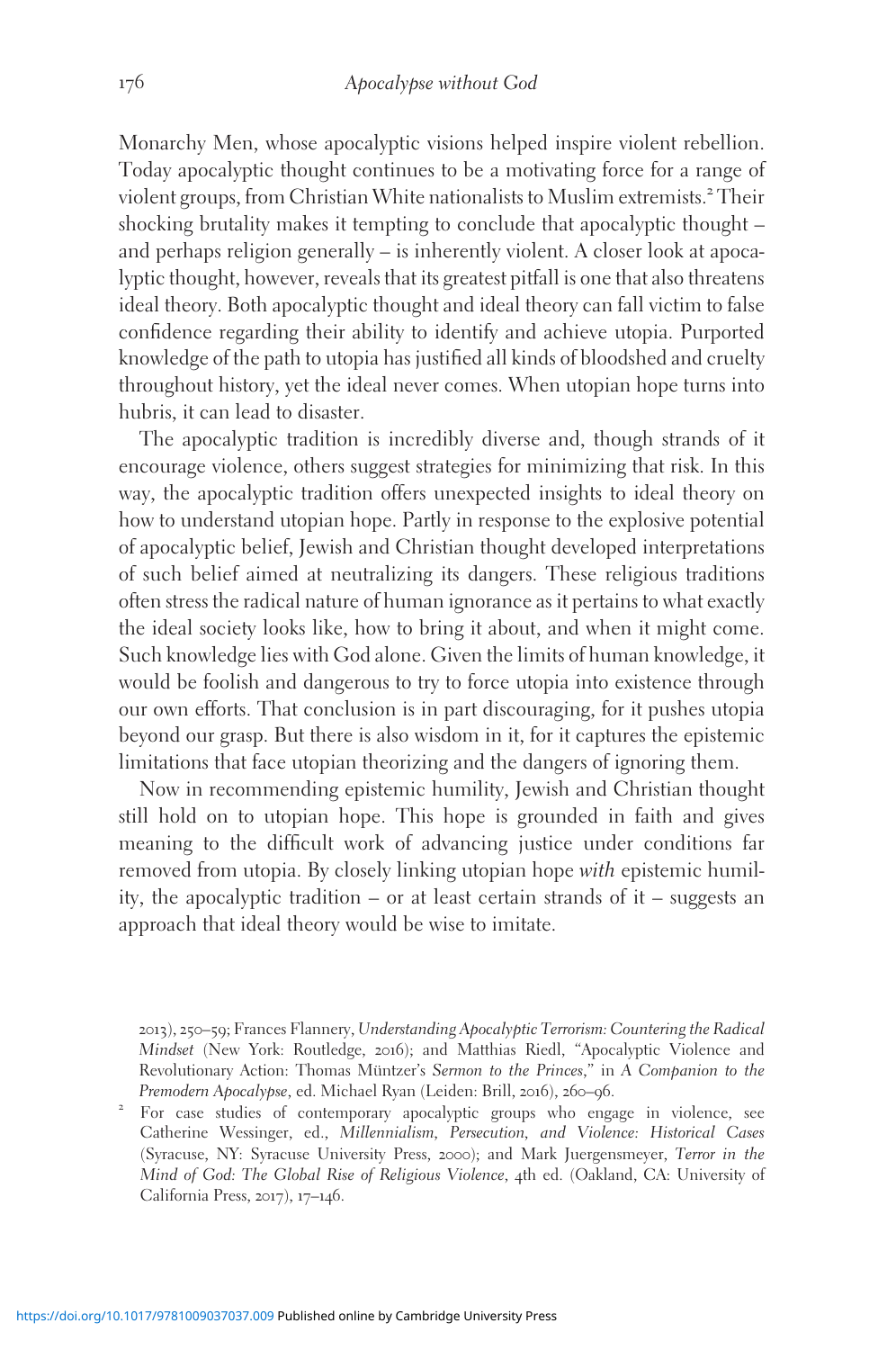#### FEAR OF APOCALYPTIC VIOLENCE

According to Bernard McGinn, a leading scholar of religious thought in the Middle Ages, the "apocalyptic worldview is inherently violent."<sup>3</sup> He qualifies this claim by noting that apocalyptic belief does not *always* lead to violence.<sup>4</sup> But he does emphasize the salient role of violence in ancient apocalyptic texts. On this particular point, there is truth to his claim. Readers of apocalyptic literature do not have to search long to find violent imagery. Revelation 9:15, for instance, speaks of four angels of death set loose "to kill a third of humankind" (see Figure 7.1).<sup>5</sup> Another passage describes in gruesome detail the fate of the wicked and idolatrous: "Those who worship the beast ... will also drink the wine of God's wrath, poured unmixed into the cup of his anger, and they will be tormented with fire and sulfur ... . And the smoke of their torment goes up forever and ever" (Revelation 14:9–11). Such vivid accounts of violence appear frequently in Jewish and Christian apocalyptic texts.

Interestingly, these texts rarely call on believers to engage in violence. That responsibility almost always lies with God, who enacts vengeance on the enemies of the righteous. At the same time that apocalyptic thought calls on believers to refrain from violence and accept martyrdom in the face of persecution (e.g., Revelation 2:10, 20:4), it celebrates God's use of violence against the wicked. So in Jewish and Christian apocalyptic thought, violence occupies an ambiguous role not free from danger.<sup>6</sup> Even if an apocalyptic text explicitly cautions against engaging in violence, its celebrations of divine wrath can motivate some to see themselves as agents chosen to inflict punishment on the wicked – especially when God tarries.

Beyond its violent imagery, apocalyptic texts portray a world divided between good and evil. Eternal peace and salvation await the righteous, while suffering and punishment await the wicked. Such a mindset can encourage the demonization of outsiders and weaken prohibitions on violence against them. Indeed, many who carry out genocide and religious violence see their victims as irredeemably evil and less than human.<sup>7</sup> Apocalyptic thought, with its dichotomous view of the world, seems to promote a mindset prone to violence.<sup>8</sup>

- 
- 
- <sup>3</sup> McGinn, "Apocalypticism and Violence," 209.<br>
<sup>4</sup> McGinn, "Apocalypticism and Violence," 210.<br>
<sup>5</sup> New Revised Standard Version. All subsequent biblical quotes come from this version.<br>
<sup>6</sup> Amanat and Collins, "Introduct
- 
- (New York: Cambridge University Press, 1989); and Juergensmeyer, Terror in the Mind of God, 213–21. 8 Jones, Blood that Cries Out from the Earth, 40–45.
-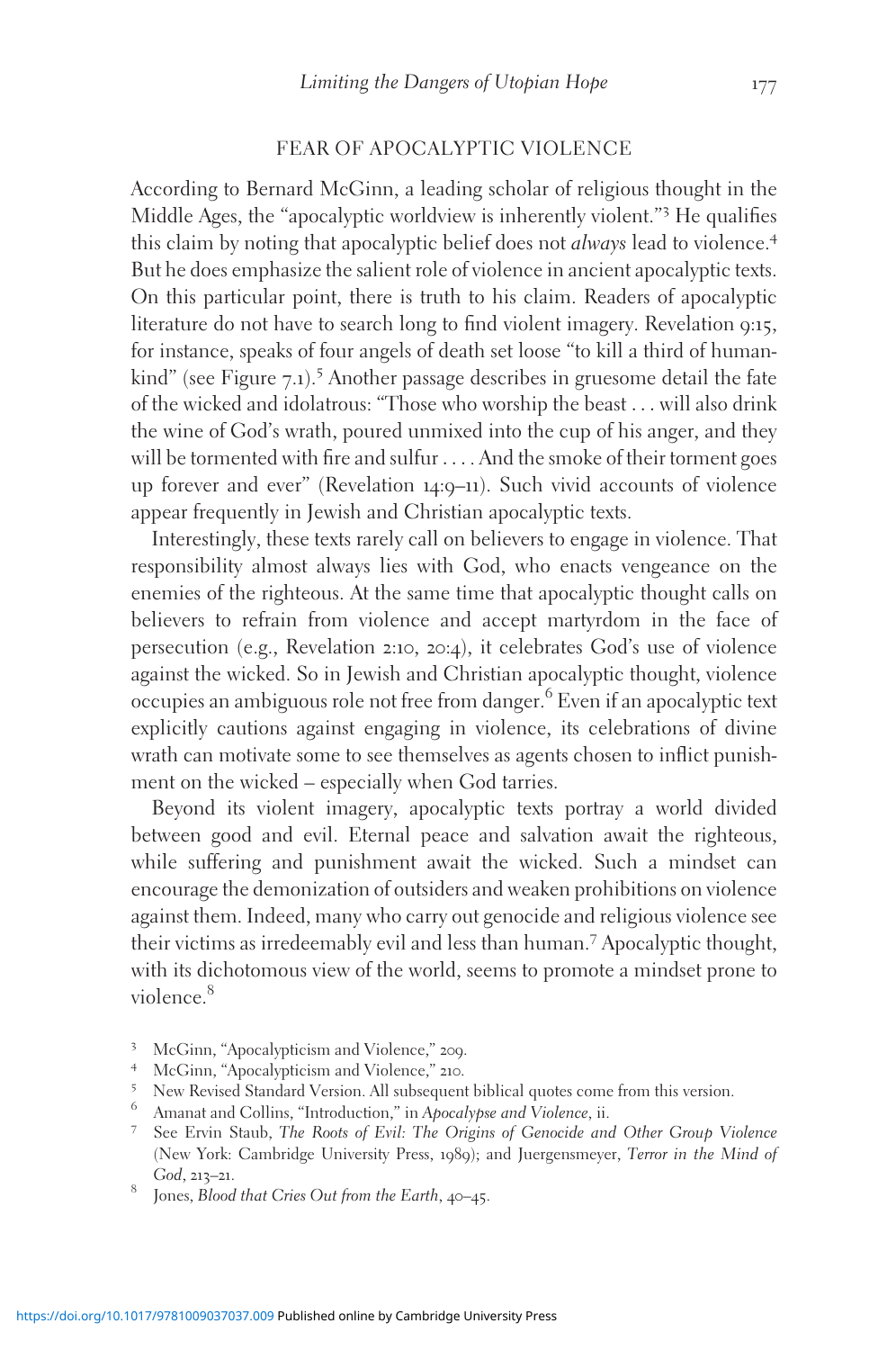

figure 7.1 Angels of death from Revelation 9 Engraving from sixteenth century by Jean Duvet<sup>9</sup>

Because of their celebrations of violence, apocalyptic texts can appear out of place in religious traditions that elsewhere emphasize peace. The book of Revelation almost didn't make it into the Christian canon – many early lists of

<sup>9</sup> This image is in the public domain and available on the National Gallery of Art's website at the following link: [www.nga.gov/collection/art-object-page.](http://www.nga.gov/collection/art-object-page.33614.html)33614.html.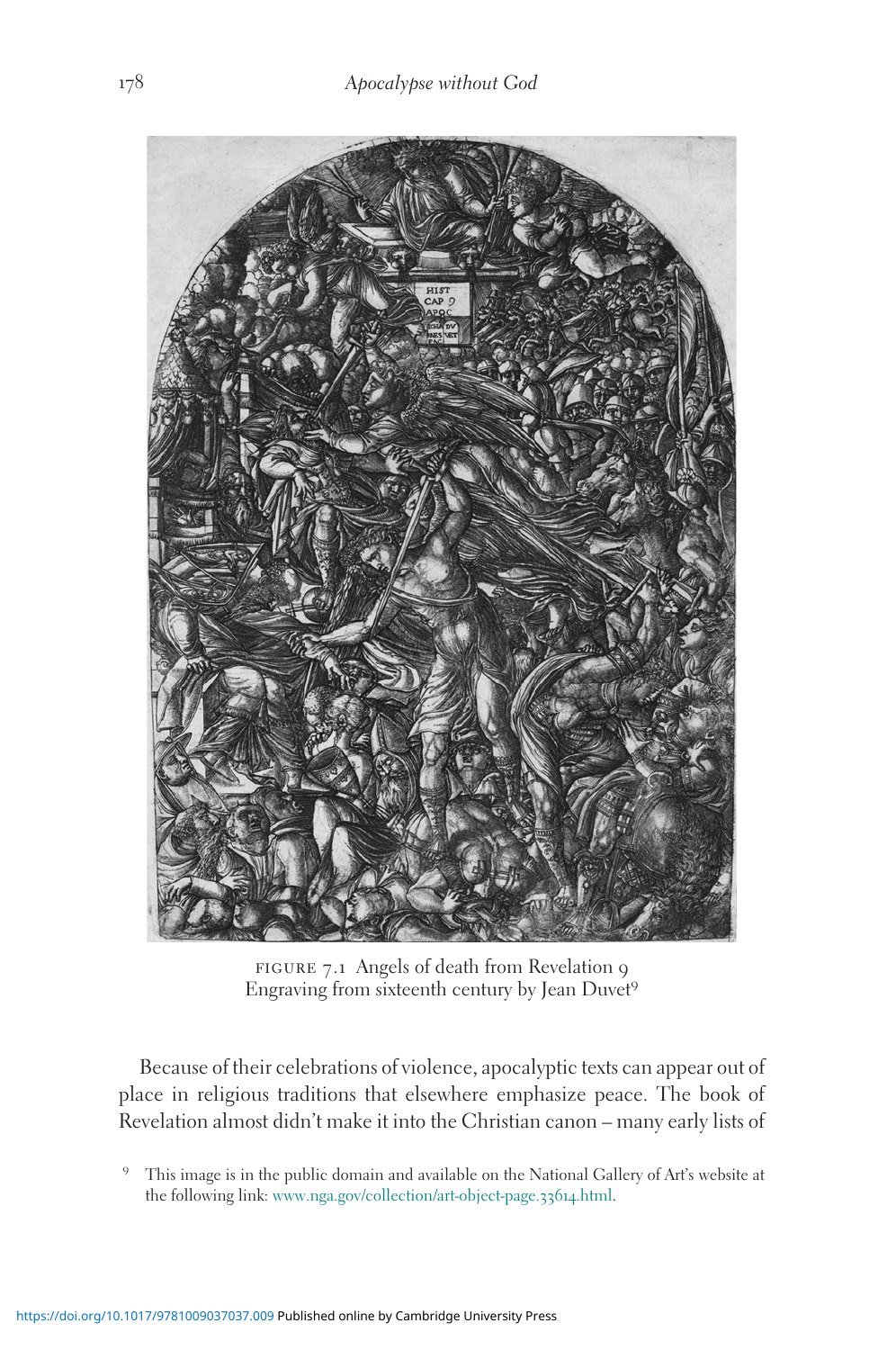the canon left it of  $f^{\circ}$  – and some believe Christianity would have been better off without it. John Dominic Crossan takes that view due to worries over Revelation's incompatibility with the gospel message of peace, nonviolence, and forgiveness. The book's "pornography of violence" and portrayal of Christ unleashing vengeance on his enemies horrifies Crossan. "To turn Jesus into a divine warrior," he writes, "allows once again – but now terminally in the last book of the Bible – the normalcy of human civilization's violent injustice to subsume the radicality of God's nonviolent justice."<sup>11</sup> According to this view, the apocalyptic text of Revelation subverts Christianity's core message.<sup>12</sup>

These risks, of course, extend beyond just the religious traditions that gave birth to apocalyptic thought. Nonbelievers also draw on apocalyptic ideas and use them to advance political ends. This development is especially worrying for critics of apocalyptic thought. Arthur Mendel notes that, though "the world could afford the fantasy of Apocalypse" in the past, it no longer is tolerable in a nuclear age where its influence could have cataclysmic results.<sup>13</sup> In his view, apocalyptic thought anticipates total destruction and risks becoming a self-fulfilling prophecy. Similarly, John Hall calls the migration of apocalyptic ideas from the religious to the secular realm an "ominous development."<sup>14</sup> Apocalyptic thought, he argues, makes violence sacred. As a result, "the sacred violence of the warring apocalypse became grafted onto secular politics and social movements."<sup>15</sup> So according to some, apocalyptic thought's continued influence in politics today poses grave risks – perhaps even an existential threat.

Apocalyptic thought has no shortage of critics and it is easy to see why. Its visions of utopia appear side by side with gruesome images of violence and scenes of mass destruction. These features suggest to many that apocalyptic thought is inherently violent and should have no place in religion or politics.

<sup>&</sup>lt;sup>10</sup> Elaine Pagels, Revelations: Visions, Prophecy, and Politics in the Book of Revelation (New York:

Viking, 2012), 160–61.<br>
<sup>11</sup> John Dominic Crossan, God and Empire: Jesus against Rome, Then and Now (San Francisco:<br>
HarperCollins Publishers, 2007), 234.

<sup>&</sup>lt;sup>12</sup> For an overview of how theologians and biblical scholars grapple with the challenge posed by Revelation's vivid descriptions of violence, see Rebecca Skaggs and Thomas Doyle, "Violence in the Apocalypse of John," Currents in Biblical Research 5, no. 2 (2007): 220–34.<br><sup>13</sup> Arthur Mendel, *Vision and Violence* (Ann Arbor, MI: University of Michigan Press, 1992), 1.<br><sup>14</sup> John Hall, *Apocalypse: From Antiqu* 

<sup>2009), 108.&</sup>lt;br><sup>15</sup> Hall, Apocalypse, 131.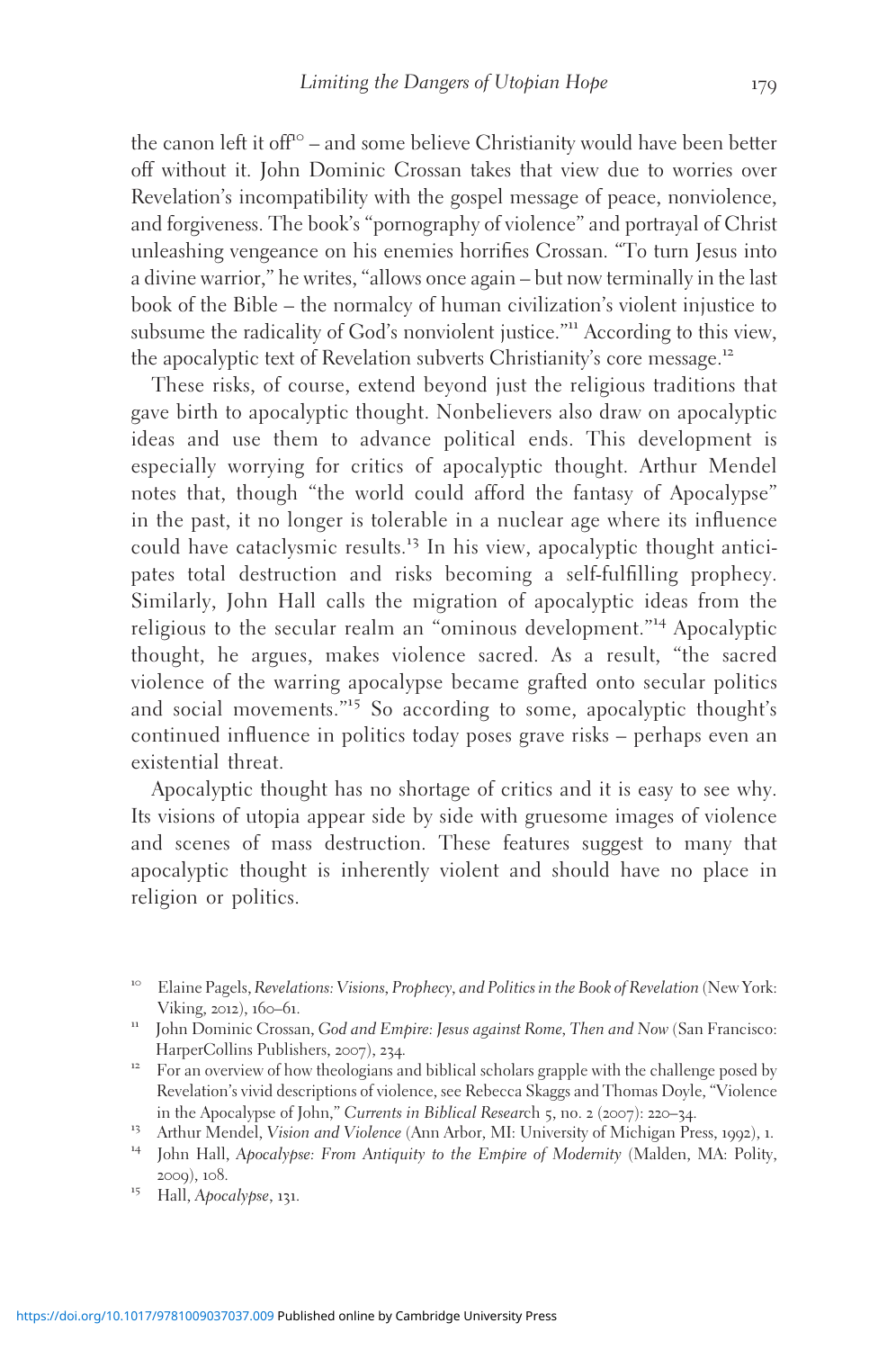## COEXISTING WITH APOCALYPTIC BELIEF

Religiously motivated violence grabs people's attention. Sometimes the means employed – crashing planes into building or beheading victims – are spectacular. Yet even if the means are more mundane, there still is something shocking about religious beliefs that push people to violence. It is easier to understand violence prompted by greed, lust, or revenge. These are emotions we all experience to some degree and can identify with. But killing someone over a 2,000-year-old apocalyptic prophecy? That is harder to understand – and thus an object of curiosity. When religious and apocalyptic beliefs motivate violence, it's difficult to look away. Because such violence receives outsized attention, it can seem more pervasive than it is.

In the vast majority of cases, of course, apocalyptic belief never turns violent. The widespread nature of such belief reminds us of that point. Polling finds that over a third of Americans believe Christ's Second Coming will occur before 2050.<sup>16</sup> So in the United States alone, tens of millions of people hold apocalyptic beliefs, and there are even more worldwide. Almost all of them coexist peacefully with their neighbors. Only in an incredibly small number of cases does apocalyptic belief spark violence. For this reason, many scholars of apocalyptic thought reject the view that it is inherently violent.<sup>17</sup>

That conclusion stands in tension with views common to political theory. Many modern thinkers have a strong suspicion of religious belief that divides the world between good and evil – which apocalyptic thought often does – due to worries that it breeds discord and violence. As Jean-Jacques Rousseau writes, "It is impossible to live in peace with people one believes are damned."<sup>18</sup> Recent work on the history of toleration, however, gives us reason to question this assumption.

In her study Mere Civility, Teresa Bejan examines the thought of Roger Williams, who in founding Rhode Island embarked on one of the most radical experiments in religious toleration the world had seen. His support of religious freedom for even the most despised sects at the time did not derive, as one

<sup>16</sup> Pew Research Center, "Life in <sup>2050</sup>: Amazing Science, Familiar Threats: Public Sees a Future Full of Promise and Peril," June 22, 2010, [www.pewresearch.org/wp-content/uploads/sites/](http://www.pewresearch.org/wp-content/uploads/sites/4/legacy-pdf/625.pdf)4/

<sup>&</sup>lt;sup>17</sup> See, e.g., Rinehart, Apocalyptic Faith and Political Violence, 4; and Flannery, Understanding

Apocalyptic Terrorism, 59. 18 Jean-Jacques Rousseau, On the Social Contract, in The Major Political Writings of Jean-Jacques Rousseau, trans. and ed. John Scott (Chicago: University of Chicago Press, 2012), IV.8: 271. For the persistence of this idea in contemporary political theory, see Teresa Bejan, Mere Civility: Disagreement and the Limits of Toleration (Cambridge, MA: Harvard University Press, 2017), 153–57.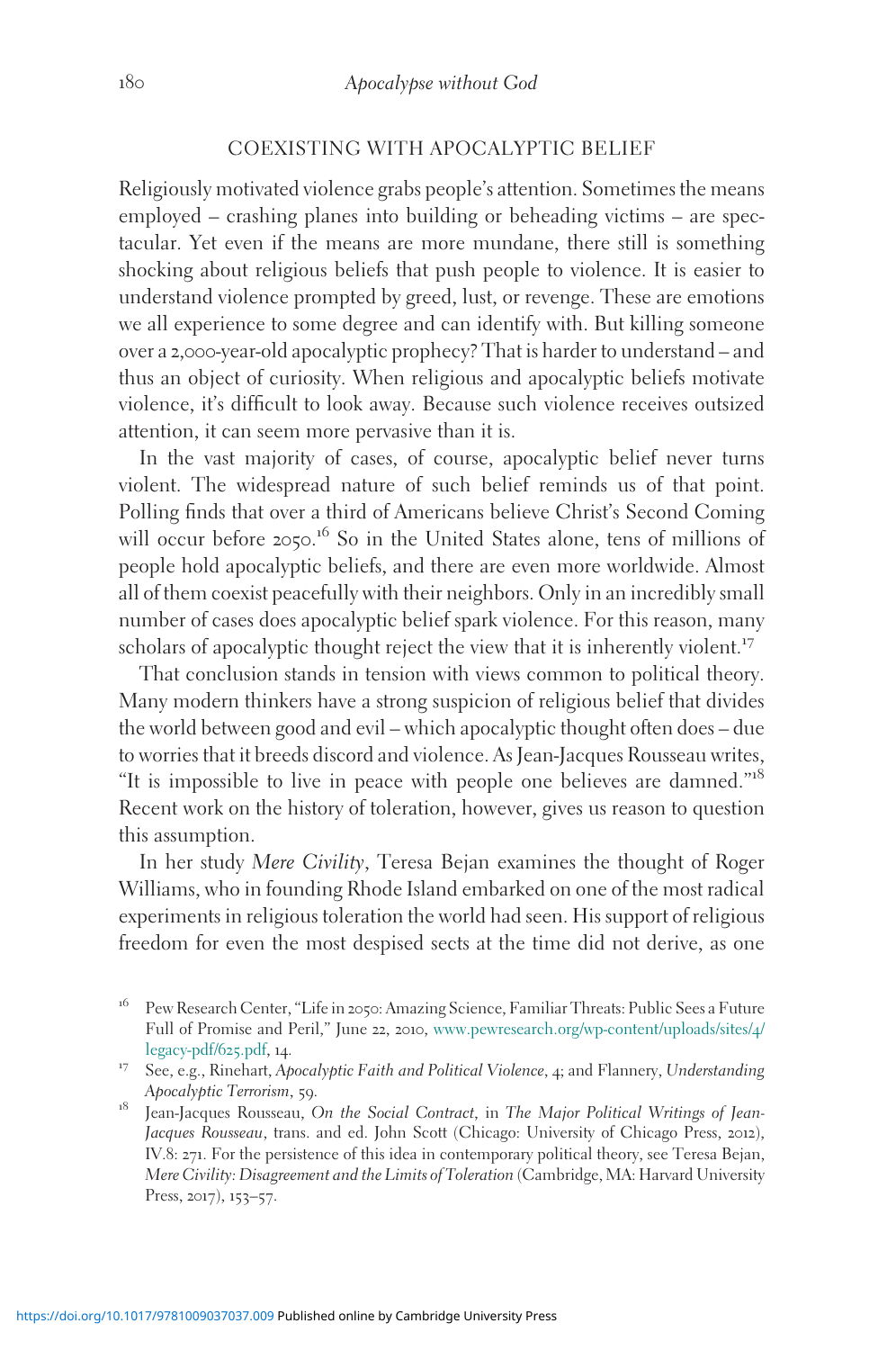might assume, from a respect for all faiths. As Bejan stresses, Williams held fervent religious and apocalyptic beliefs that led him to see most of his neighbors as damned – and he wasn't afraid to tell them so. It was because of, not in spite of, these convictions that he embraced a conception of religious liberty far more expansive than his contemporaries did.<sup>19</sup>

For Williams, religious freedom was key for ensuring that individuals were at liberty to evangelize their faith. As he was keen to point out, those who are religious opponents today could become members of the body of Christ tomorrow.<sup>20</sup> The neighbor who appears damned is not necessarily irredeemable. The way to bring them into the church is to evangelize to them rather than employ the state to persecute them – a step that inevitably would corrupt the church in Williams's mind. The Rhode Island experiment and its continuation in the United States today remind us that strongly held religious beliefs, including apocalyptic ones, do not guarantee violence. Those anxiously awaiting the end may see the world as sharply divided between the righteous and the damned, and even find the latter deeply disagreeable, while still coexisting with them in conditions free from violence.<sup>21</sup>

In sum, apocalyptic belief, like religious belief generally, proves too diverse to broadly characterize as violent.<sup>22</sup> That characterization lacks nuance and fails to account for the simple fact that many hold apocalyptic beliefs without ever engaging in violence. To understand apocalyptic thought's relation to violence, it is necessary to identify more precisely what forms of it are linked to violence. We turn to that question next.

#### WHAT MAKES UTOPIAN HOPE DANGEROUS

Though there is often unease with apocalyptic belief's dichotomous view of the world, this feature alone is insufficient to spark violence. After all, people can see the world as divided between good and evil, while at the same time placing all responsibility on God to bring about the utopia promised.

- 
- Religious Violence: Secular Ideology and the Roots of Modern Conflict (New York: Oxford University Press, 2009); and Karen Armstrong, Fields of Blood: Religion and the History of Violence (New York: Knopf, 2014).

<sup>&</sup>lt;sup>19</sup> Bejan, Mere Civility, 50–81.<br><sup>20</sup> Williams writes: "[H]e that is a Briar, that is, a Jew, a Turke, a Pagan, an Anti-Christian to day, may be (when the Word of the Lord runs freely) a member of Jesus Christ to morrow cut out of the wilde Olive, and planted into the true." See Williams, The Bloudy Tenent of Persecution, in The Complete Writings of Roger Williams, vol. 3 (Eugene, OR: Wipf and Stock Publishers, 2007), 95.<br><sup>21</sup> Bejan, *Mere Civility*, esp. 80.<br><sup>22</sup> For more on this point as it regards religion generally, see William Cavanagh, *The Myth of*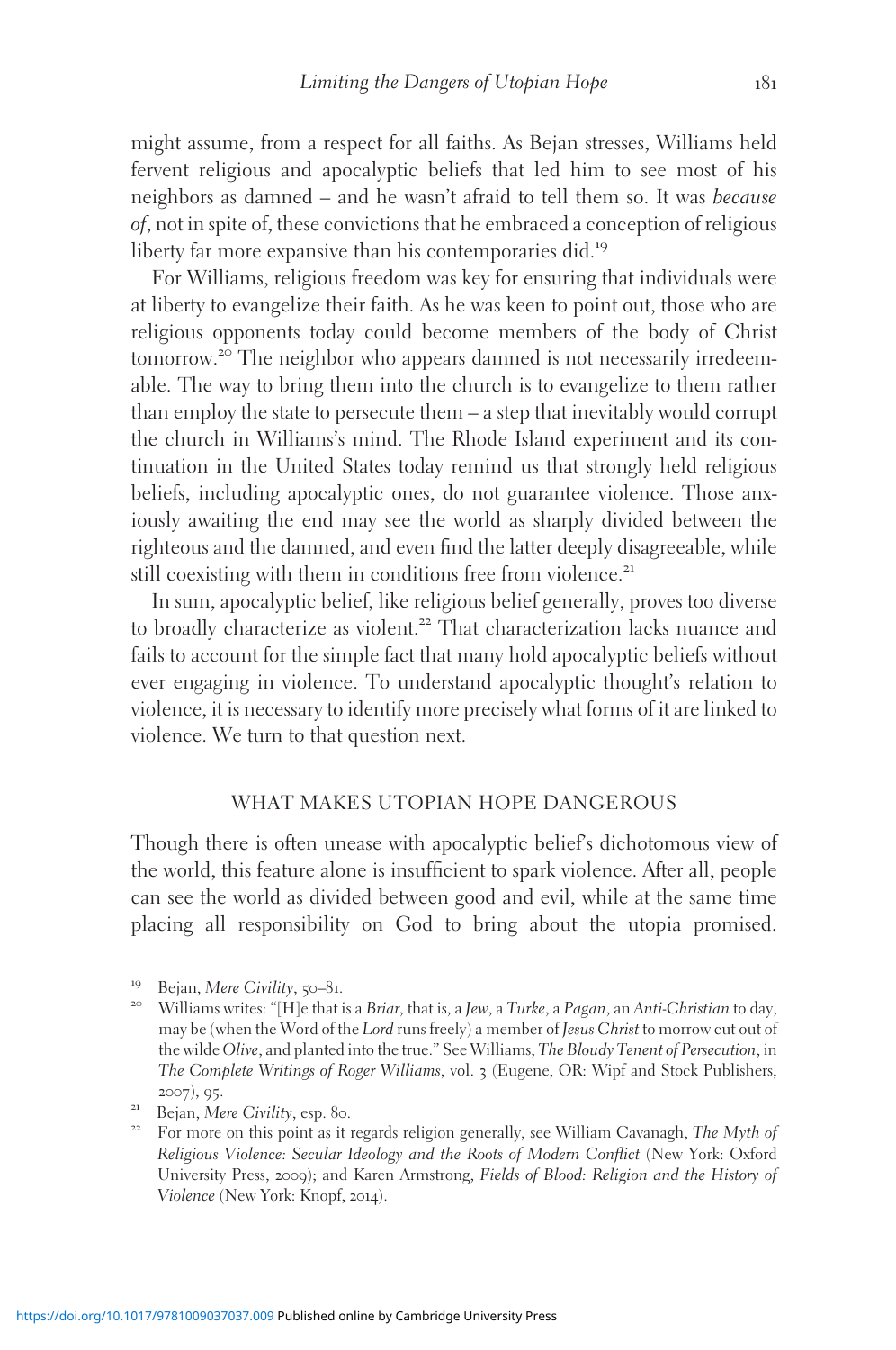According to this view, one patiently waits for God to act. To inspire violence, apocalyptic thought needs something more – belief that the elect have an active role to play in realizing God's kingdom and should do so by any means necessary, including force.

Frances Flannery emphasizes this point in her study of apocalyptic groups that engage in terrorism. She makes a distinction between what she calls "passive" and "active eschatology," and describes the latter as "one of the clearest indicators that a group will be violent."<sup>23</sup> Passive eschatology counsels patience while waiting for divine intervention to bring about the ideal society, whereas active eschatology calls on believers to eliminate evil and realize the ideal society through their own efforts.<sup>24</sup> The latter mindset justifies action normally prohibited – like violence against others – since it serves the critical role of realizing the ideal.

This link between active eschatology and terrorism identified by Flannery highlights a key point: the same aspect of apocalyptic thought that makes it appealing for politics also makes it dangerous. Chapter 2 noted that apocalyptic thought's political appeal partly lies in offering an apparent solution to a challenge that plagues ideal theory. In response to the worry that a truly ideal society seems beyond reach, cataclysmic apocalyptic thought points to an imminent crisis as the vehicle to finally realize the ideal. This mindset has advantages for politics because of the urgency it creates – now is the time for bold action to take advantage of the unique opportunity at hand. If that idea gains hold, it can become a powerful motivating force in politics. But this strategy comes with shortcomings. Due to future uncertainty, those predicting utopia and calling for violence to realize it cannot give plausible grounds to back up their claims.

That limitation is good reason to be wary of justifications for violence that appeal to apocalyptic thought. Such appeals call for certain bloodshed in the hope of attaining a highly *uncertain* utopia. If there were compelling evidence that violent action would bring about utopia, then one could make a strong case for violence. But in reality, there never is plausible evidence that violence will lead to utopia. The history of political violence motivated by apocalyptic belief suggests far less hopeful outcomes. At its worst, apocalyptic violence results in senseless bloodshed, like when thousands of peasants died heeding Müntzer's call to realize God's kingdom through revolutionary action.<sup>25</sup> At its best, it helps improve society while leaving it deeply flawed, like when

- 
- <sup>23</sup> Flannery, Understanding Apocalyptic Terrorism, 133.<br><sup>24</sup> Flannery, Understanding Apocalyptic Terrorism, 65–67.<br><sup>25</sup> See especially Riedl, "Apocalyptic Violence and Revolutionary Action."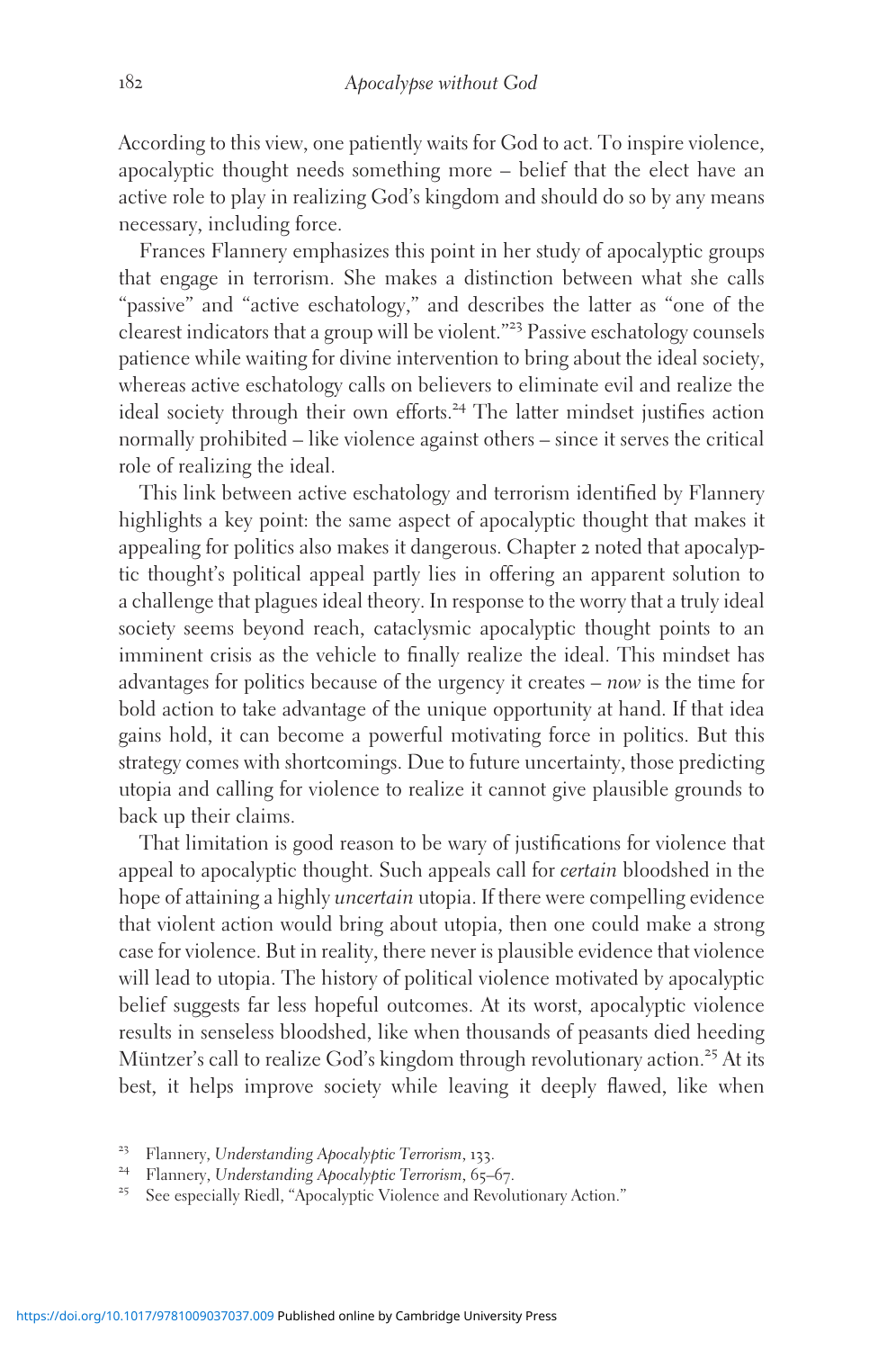apocalyptic belief motivated Union soldiers during the American Civil War as they marched through the South and liberated slaves.<sup>26</sup>

Even in these best-case scenarios, utopian hope by itself appears insufficient to justify violence. Calls for violence in pursuit of utopia are always dubious, considering that no action has yet to succeed in bringing about the ideal. Given the horrors of violence, it is wise to demand that justifications for it, at the very least, appeal to more certain and attainable ends than utopia (e.g., ending a concrete injustice like slavery). We can formulate this principle as follows:

Principle against utopian violence: Given deep uncertainty over the future, which makes it impossible to identify the ideal society with confidence, calls to engage in violence cannot be justified on the grounds that it will help realize utopia. Such an uncertain good cannot justify the evils of violence.

This principle does not demand pacifism. It leaves open the possibility that violence can be justified when there are plausible grounds to believe that it will achieve worthy ends (e.g., stopping an unjust aggressor from inflicting civilian casualties).<sup>27</sup> The principle does, however, treat all appeals to utopian goals as insufficient to justify violence.

So far we have focused on utopian hope's violent potential in the context of apocalyptic thought, but the principle against utopian violence highlights that this risk applies to ideal theory generally. What makes apocalyptic thought dangerous – a commitment to bringing about the ideal society through whatever means necessary – also can render other forms of ideal theory dangerous. Indeed, the danger of mixing utopian aspirations with politics is a recurring concern in political thought, expressed by various thinkers who embrace the principle against utopian violence or something close to it.

Atrocities during the twentieth century in particular prompted critiques of utopian political projects. Referencing the dangers embodied by the politics of Lenin, Trotsky, Mao, and Pol Pot, Isaiah Berlin writes: "[I]f one really believes that [a final] solution is possible, then surely no cost would be too high to obtain it: to make mankind just and happy and creative and harmonious for

<sup>&</sup>lt;sup>26</sup> See Terrie Dopp Aamodt, Righteous Armies, Holy Cause: Apocalyptic Imagery and the Civil War (Macon, GA: Mercer University Press, 2002), 46–49, 94–99.

 $^{27}$  One objection to violence is its unpredictability due to the unintended consequences it tends to unleash. Some categorically reject violence for that reason. See Karuna Mantena, "Another Realism: The Politics of Gandhian Nonviolence," American Political Science Review 106, no. 2 (2012): 455–70. My argument does not rest on the claim that violence can never be justified, but those who take that stronger view have all the more reason to reject violence in pursuit of utopia.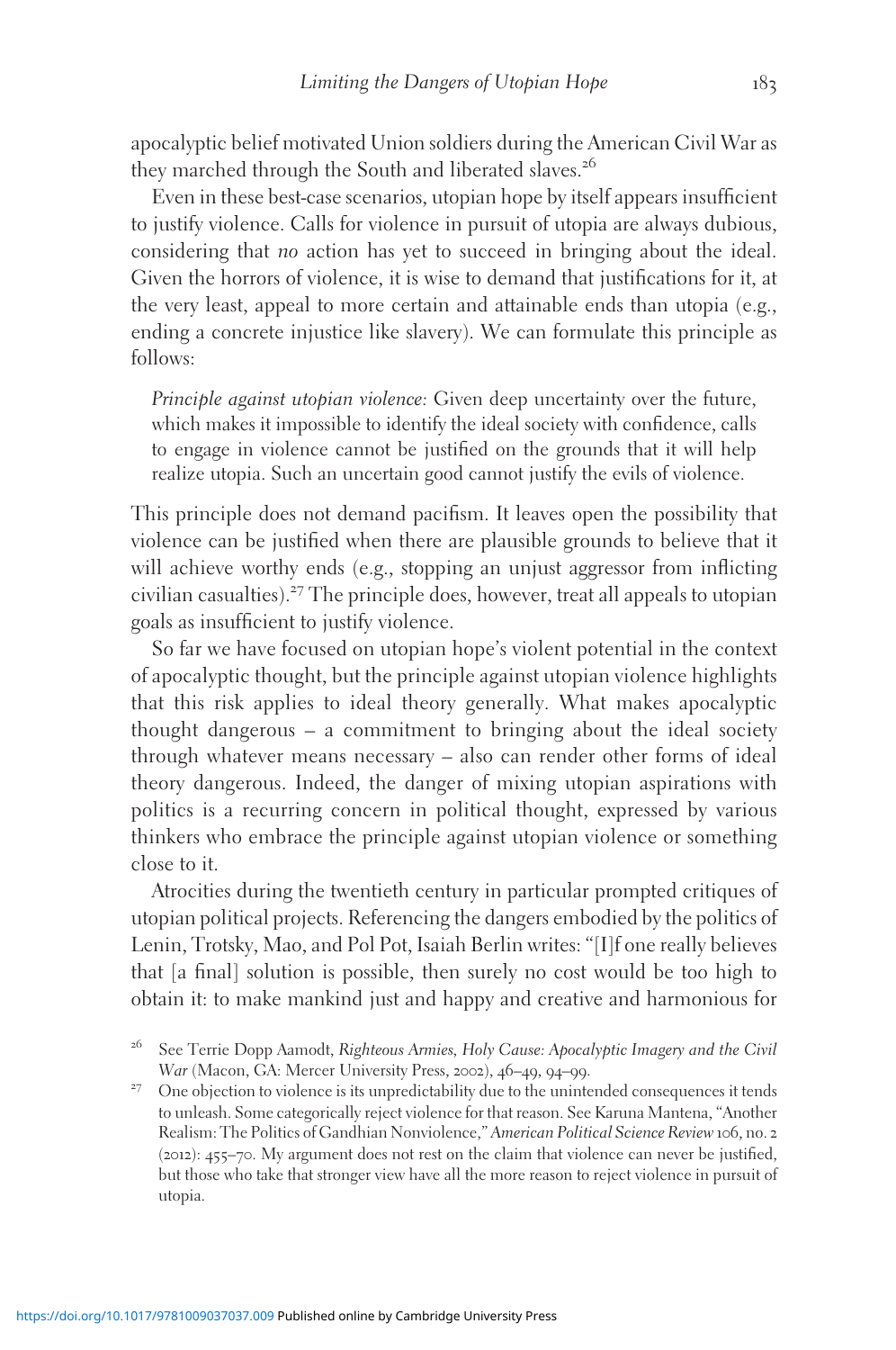ever – what could be too high a price for that?"<sup>28</sup> Though he understands the rationale behind this approach, the "search for perfection" ultimately strikes Berlin as "a recipe for bloodshed."<sup>29</sup>

Karl Popper expresses similar concerns. In his view, utopian projects inevitably come with epistemic uncertainty over how to achieve them, which makes violence appealing as a tool to overcome uncertainty and ensure agreement on a common political goal. He writes:

[T]he Utopian method, which chooses an ideal state of society as the aim which all our political actions should serve, is likely to produce violence ... . [D]ifferences of opinion concerning what the ideal state should be like cannot always be smoothed out by the method of argument. They will at least partly have the character of religious differences. And there can hardly be tolerance between these different Utopian religions. Utopian aims are designed to serve as a basis for rational political action and discussion, and such action appears to be possible only if the aim is definitely decided upon. Thus the Utopianist must win over, or else crush, his Utopianist competitors who do not share his own Utopian aims and who do not profess his own Utopianist religion.<sup>30</sup>

This remark comes well before the flurry of interest in ideal theory sparked by John Rawls's Theory of Justice. Popper makes a point often absent from current debates, which this study has explored: utopian or ideal theorizing resembles religious belief in its inability to provide plausible grounds for the ideal it champions. He worries that, faced with this dilemma, utopian theory may turn to violence to mobilize the collective action needed to realize its ambitions.

Some may object to these worries and argue that future uncertainty justifies violence in pursuit of utopia. Since we cannot be sure what the future holds, who can say that a particular utopian project will fail? And given that uncertainty, who has the right to stand in the way of sincere attempts to not just theorize about utopia but also realize it? The problem, though, is that realizing a particular ideal on a societal scale usually requires much of society to strive for it – including those with dramatically different utopian hopes (or none at all). Given future uncertainty, people lack compelling reason to believe that any proposed ideal accurately captures utopia. Even if no one can show that a proposed ideal is mistaken, that is different from offering plausible grounds to believe in it. As a result, deep divisions over the ideal are

<sup>&</sup>lt;sup>28</sup> Isaiah Berlin, "The Pursuit of the Ideal," in *The Crooked Timber of Humanity*, ed.<br>Henry Hardy (Princeton, NJ: Princeton University Press, 2013), 15–16.

<sup>&</sup>lt;sup>29</sup> Berlin, "The Pursuit of the Ideal," 19.<br><sup>30</sup> Karl Popper, "Utopia and Violence," in Conjectures and Refutations: The Growth of Scientific Knowledge (New York: Routledge, 2002), 483.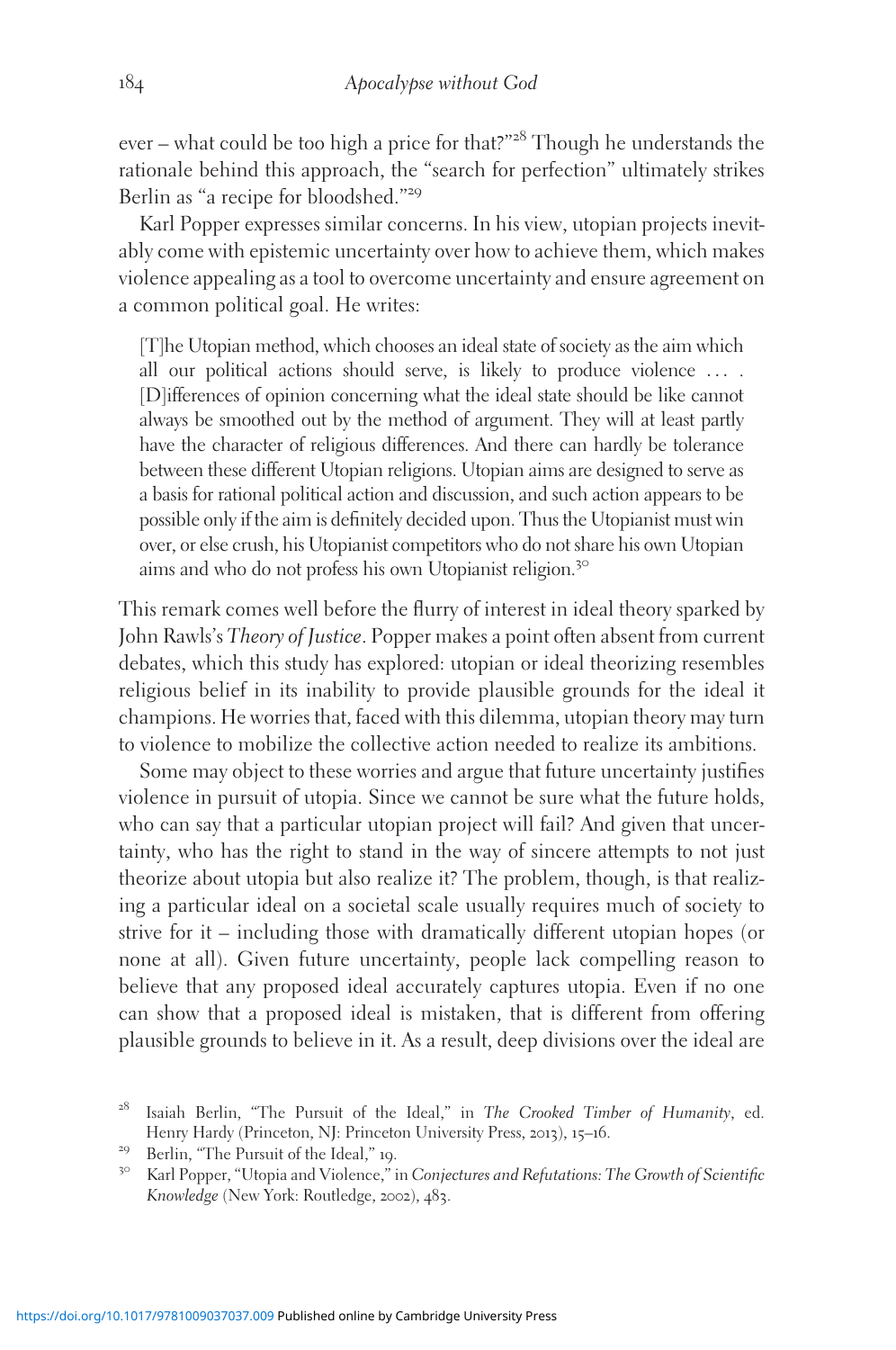likely. Perhaps violence could overcome some divisions by compelling individuals to pursue the same ideal, but that course of action has obvious downsides. It violates the principle against utopian violence and inflicts immense costs on society for a highly uncertain goal.

As critics of apocalyptic thought and ideal theory point out, utopian hope comes with real dangers. If hope in utopia pushes us to realize it at all costs, it poses severe harms without the assurance that the ideal will ever come. That raises the question: Can we preserve utopian hope and its benefits while avoiding its more destructive elements? The following section looks at how religious traditions grappling with apocalyptic thought's explosive nature have tried to answer that question.

## A REMEDY FROM WITHIN THE APOCALYPTIC TRADITION

In light of the concerns raised earlier, the apocalyptic tradition seems limited in what it can offer ideal theory. By pointing to crisis as the way to utopia, apocalyptic thought proves appealing to ideal theorists looking to explain how an ideal can be both utopian and feasible. This appeal, though, turns out to be illusory. Apocalyptic thought tries to justify dramatic political action, even violence, as necessary to realize utopia, but ultimately cannot provide compelling reasons for that claim. Given that defect, it may seem that ideal theorists would be better off ignoring apocalyptic thought altogether.

It's true that apocalyptic thought fails to provide an understanding of the ideal suited to guide collective action for a society. No form of ideal theory succeeds in that regard. The apocalyptic tradition suffers from a limitation common to all forms of ideal theory. That limitation should come as no surprise and doesn't preclude the apocalyptic tradition as a potential source of wisdom. In fact, dangers within this tradition have spurred reflection on how to contain them, resulting in strategies that offer insights on how to preserve utopian hope while avoiding its pitfalls.

Notably, one finds in Jewish and Christian thought strands of eschatology that take a humble approach to utopian hope, which proves particularly suited to guard against the dangers of apocalyptic thought. Three core principles define this approach:

- (1) embrace utopian hope;
- (2) accept that humans are largely ignorant of the ideal and how to bring it about; and
- (3) recognize the dangers of trying to force the ideal into existence.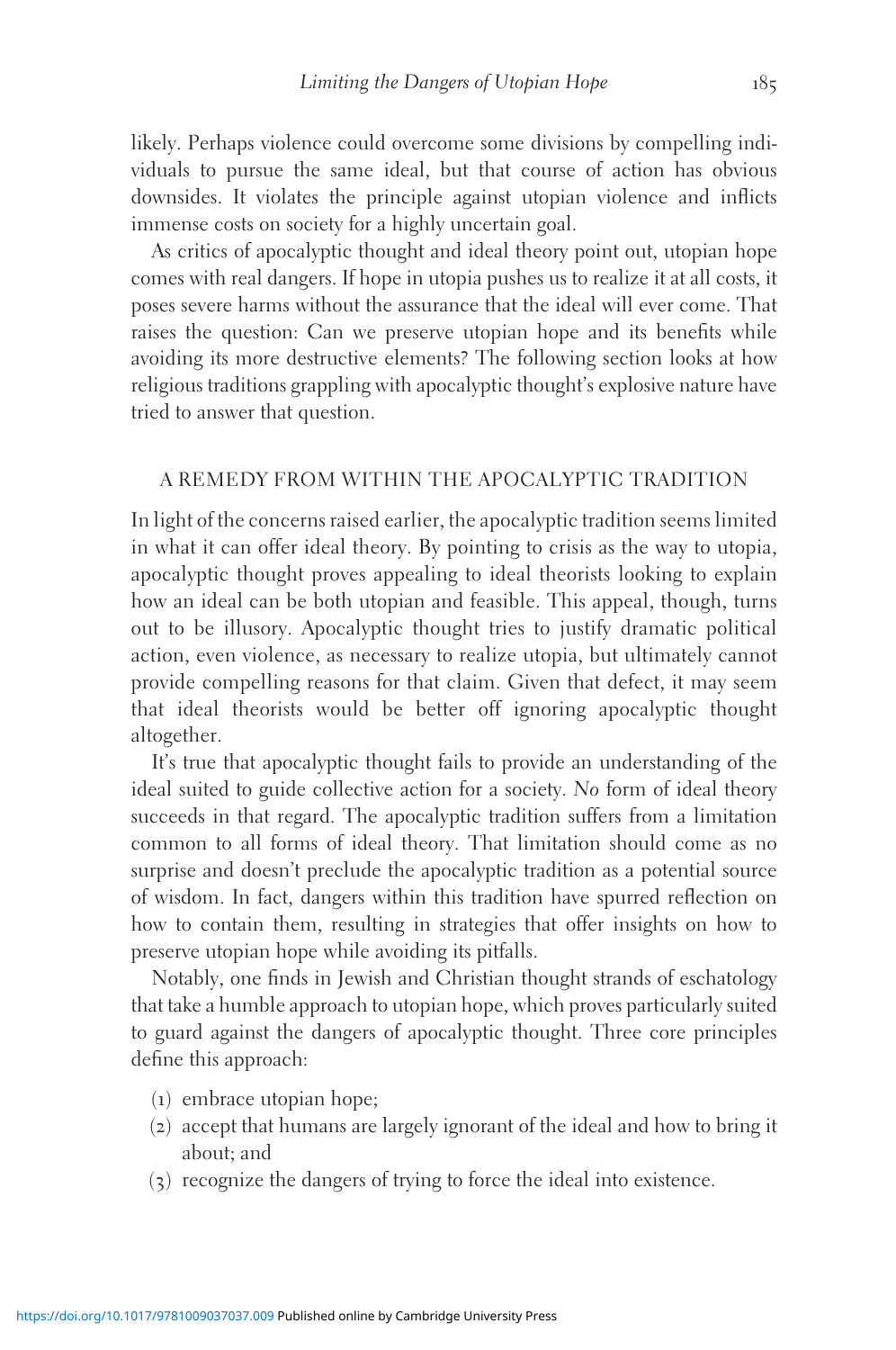With these principles, Jewish and Christian thought put forward a strategy that gives space for utopian hope but remains alert to its hazards. This strategy avoids having to abandon utopian hope because it approaches such hope with an attitude of epistemic humility.

Let's look first at the Jewish tradition, for which apocalyptic belief and utopian hope are central. Maimonides's Thirteen Principles, a popular summation of the Jewish faith, highlight this point. His final two principles state:

- (12) I believe with full faith in the coming of the Messiah, and, though he tarry, I anticipate him, nonetheless, on every day, when he may come.
- (13) I believe with full faith that there will be a resurrection of the dead at the time that the Creator, may His name be blessed, wills it.<sup>31</sup>

The Jewish tradition has long wrestled with how to understand these apocalyptic expectations. In particular, outbursts of messianic enthusiasm throughout Jewish history have made this task all the more urgent.

Two of the most famous examples are the revolt against Rome led by Simon bar Kokhba and the movement inspired by Sabbatai Zevi. In both cases, apocalyptic hopes ended in utter disaster. Heralded as the messiah, Bar Kokhba initially succeeded in achieving a short period of Jewish selfrule beginning in 132 C.E. Rome, however, struck back and within a few years destroyed Jerusalem, killed thousands of its inhabitants – including Bar Kokhba – and sent those Jews who survived into exile.<sup>32</sup> The movement led by Sabbatai also met a sad end. This self-proclaimed messiah attracted followers across Europe, Africa, and the Middle East as apocalyptic expectations reached a fever pitch in the year 1666. But rather than restore Israel as predicted, Sabbatai eventually would deny his faith and convert to Islam.<sup>33</sup>

Such disappointments have left a deep impact on Jewish eschatology.<sup>34</sup> Drawing on teachings from the Talmud and Midrash, some rabbis argue that

<sup>&</sup>lt;sup>31</sup> The principles appear here in their shortened, liturgical form and come from Steven Schwarzschild, "On Jewish Eschatology," in The Pursuit of the Ideal: Jewish Writings of Steven Schwarzschild, ed. Menachem Kellner (Albany, NY: State University of New York Press, 1990), 209. For their original formulation, see Moses Maimonides, "Helek: Sanhedrin, Chapter Ten," in A Maimonides Reader, ed. Isadore Twersky (Springdale, NJ: Behrman House, 1972), 422.<br><sup>32</sup> See Menahem Mor, *The Second Jewish Revolt: The Bar Kokhba War*, 132–136 CE (Leiden:

Brill, <sup>2016</sup>). <sup>33</sup> See Gershom Scholem, Sabbatai Sevi: The Mystical Messiah, <sup>1626</sup>–1676, trans. R. J. Zwi

Werblowsky (Princeton, NJ: Princeton University Press, 1973).<br><sup>34</sup> David Novak, "Jewish Eschatology," in The Oxford Handbook of Eschatology, ed. Jerry Walls

<sup>(</sup>New York: Oxford University Press, 2008), 125–26.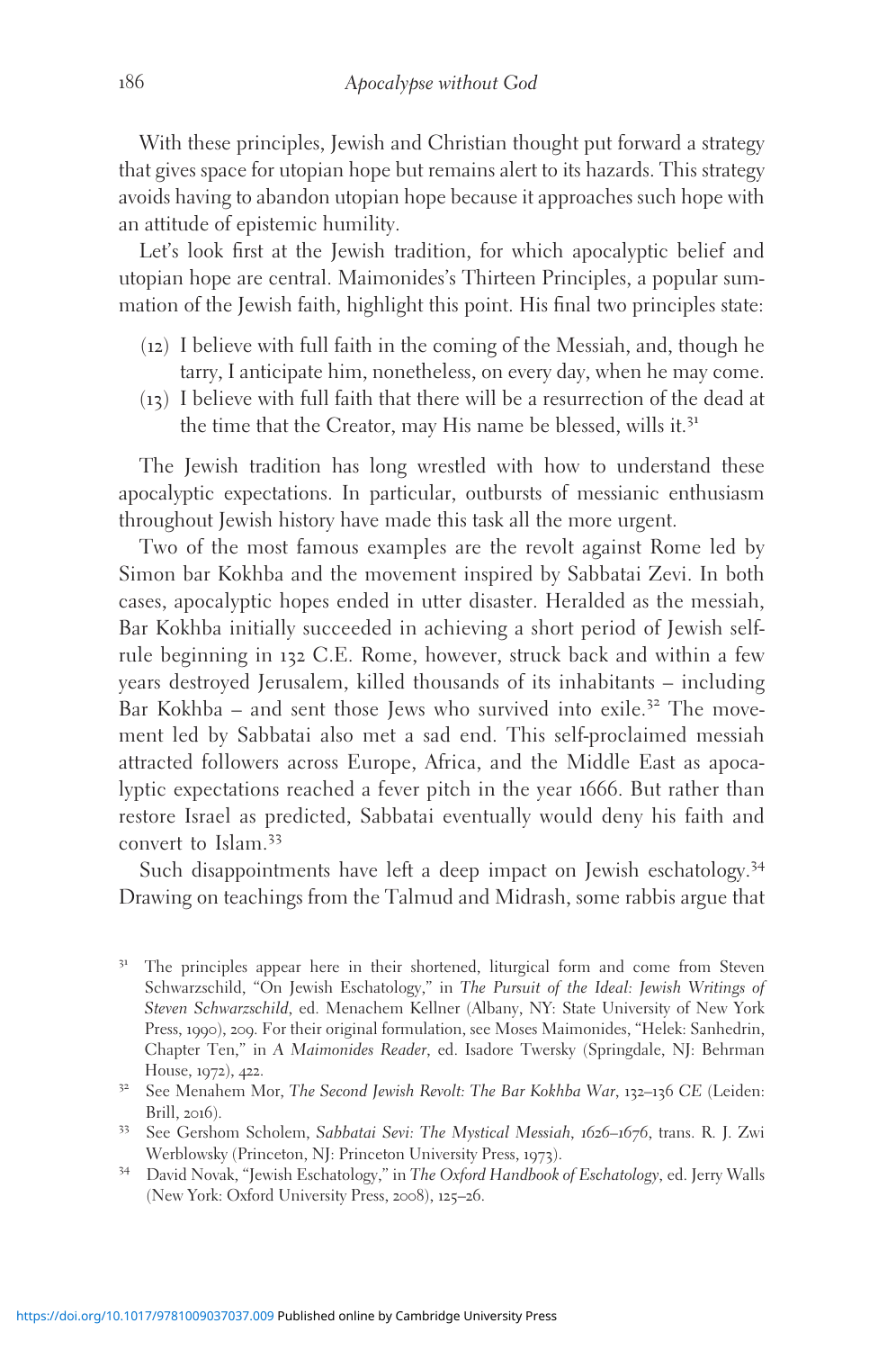there is a divine injunction against trying to force the end.<sup>35</sup> This warning captures the wariness in Jewish thought toward any human projects that aspire to realize apocalyptic hopes.

Isaac Bashevis Singer sums up this attitude at the end of Satan in Goray, his fictional account of Sabbatai Zevi. After detailing the many hopes that Sabbatai dashed, Singer closes with the moral of the story: "Let none attempt to force the Lord: To end our pain within the world: The Messiah will come in God's own time: And free men of Despair and crime: Then death will put away his sword: And Satan die abjured, abhorred."<sup>36</sup> So the lesson of Sabbatai's failure is not that we should abandon utopian hope. Instead, it teaches the importance of learning how to maintain such hope while also recognizing that its aims lie beyond our power.

An even more radical approach within Jewish thought for avoiding the danger of forcing the end is found in the idea of the eternal delay of the Messiah's return. According to this view, the Messiah is always coming and believers should continually anticipate his arrival, but his return remains forever located in future time. Because the arrival of God's kingdom exists perpetually in the future, there is no reason to believe that one can force its manifestation in the present. This feature of God's kingdom means that one should continually strive for it, free from the hubris that one can ever attain it. Theologian Steven Schwarzschild defends this understanding of Jewish eschatology and explains its ethical implications: "[S]ince humanity is to strive to imitate God ... and since they are to undertake these efforts in this world, the ultimate goal of ethics is to establish what is then called 'the (Messianic) kingdom of God' on earth. This is, of course, an infinite goal, infinitely ... to be approached."<sup>37</sup> Utopian hope – even when its aim is eternally delayed – gives meaning to partial steps toward the ideal, while cautioning against the presumption that we can fully achieve it.

Similar strategies appear in Christianity, which like Judaism has a long history of contending with apocalyptic hopes coming to naught.<sup>38</sup> Various passages from scripture lend support to a humble approach to utopian hope, such as the reminder that only God knows when he will bring about his kingdom. In the so-called Little Apocalypse from the Gospels, Jesus warns

<sup>&</sup>lt;sup>35</sup> Aviezer Ravitzky, *Messianism*, *Zionism*, *and Jewish Religious Radicalism*, trans.<br>Michael Swirsky and Jonathan Chipman (Chicago: Chicago University Press, 1996), 211–34.

<sup>&</sup>lt;sup>36</sup> Isaac Bashevis Singer, *Satan in Goray* (New York: Avon Books, 1963), 160.<br><sup>37</sup> Schwarzschild, "On Jewish Eschatology," 218.<br><sup>38</sup> See Cohn, *The Pursuit of the Millennium*; and Paul Boyer, *When Time Shall Be No More* Prophecy Belief in Modern American Culture (Cambridge, MA: Harvard University Press, 1992).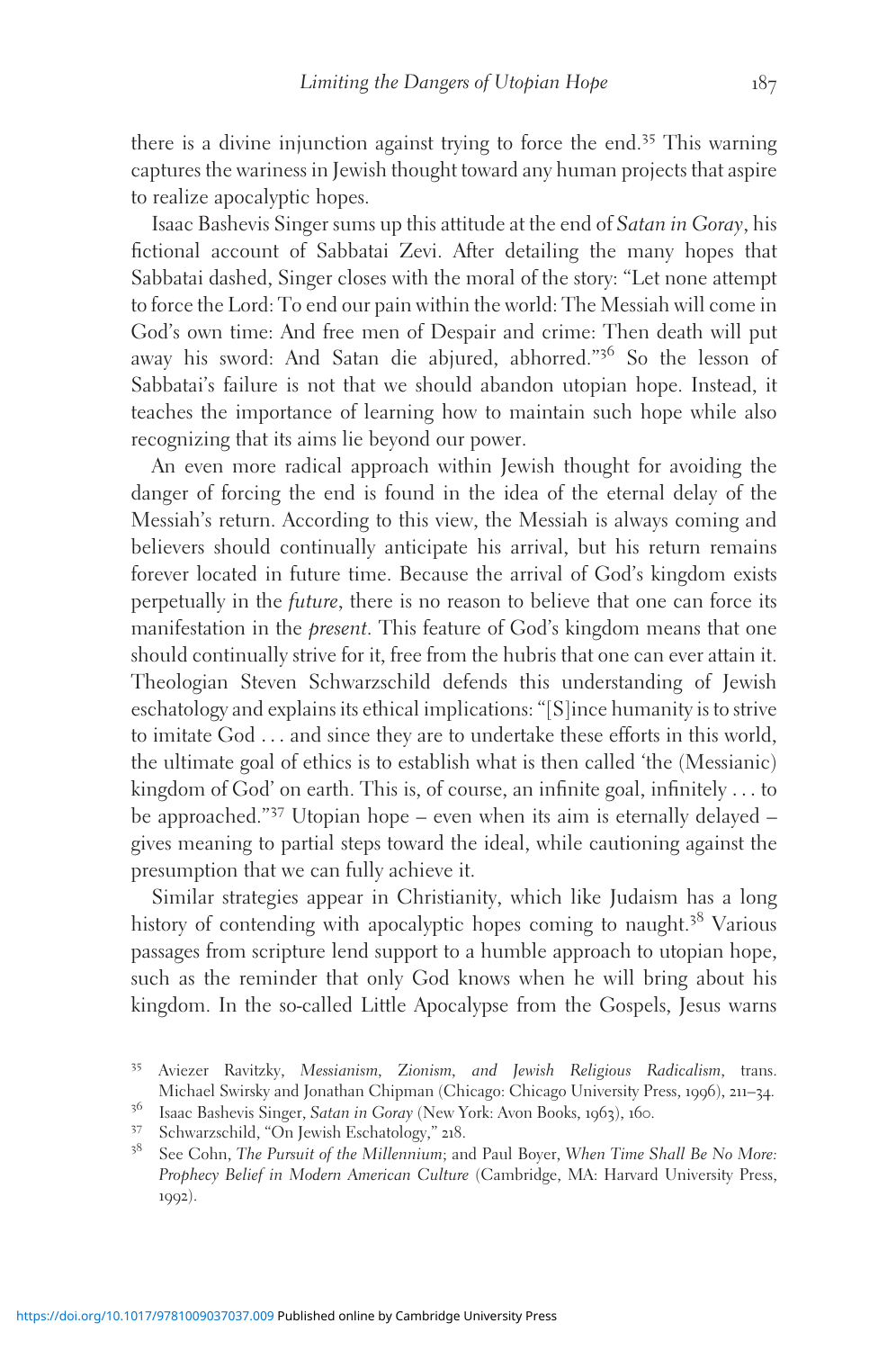his disciples of wars, political upheaval, and persecution that will precede the coming of the Messiah. As to when this hope will be fulfilled, he cannot say: "But about the day or hour no one knows, neither the angels in heaven, nor the Son, but only the Father" (Mark 13:32). The only guidance he can give is "keep awake – for you do not know when the master of the house will come, in the evening, or at midnight, or at cockcrow, or at dawn" (Mark 13:35). By denying that anyone but God knows when his kingdom will arrive, these verses undermine all human claims about being on the verge of realizing utopia.

Augustine is the most influential Christian theologian in developing this line of thought. He stresses a sharp break between the earthly and heavenly kingdoms, and cautions against trying to calculate when God's ideal kingdom will come or looking for signs of it in the world.<sup>39</sup> One of his foremost interpreters, R. A. Markus, explains how this understanding of eschatology shapes views on hope and progress: "Christian hope deflates all ideologies and utopias: in their place it sets provisional goals, to be realised piecemeal, and to be kept flexible and perpetually subject to revision and renewal."<sup>40</sup> Augustine's interpretation of eschatology does not jettison hope for an ideal future, but rather counsels skepticism toward anyone who purports to have a plan for achieving it.

As these examples from Judaism and Christianity illustrate, some of the strongest critics of apocalyptic thought's violent manifestations come from voices that still identify with and operate within this tradition of thought. Because of this connection, they have a deep familiarity with the tradition and intimate understanding of its weaknesses. Some traditions may be so flawed that they are not worth preserving, but that is not the conclusion of theologians like Augustine and Schwarzschild. For they also see certain strengths in the apocalyptic tradition. Rather than scrap it, they focus on crafting the most compelling interpretation of apocalyptic thought – one that overcomes its most problematic features.<sup>41</sup>

On this goal, they have had some success. Both Jewish and Christian thought developed understandings of eschatology that encourage epistemic humility and warn against the hubris of believing that human agency can

<sup>39</sup> Augustine, City of God, trans. Henry Bettenson (New York: Penguin Books, <sup>1984</sup>), esp. XX.7, XX.9, XXII.30.<br><sup>40</sup> R. A. Markus, Saeculum: History and Society in the Theology of St Augustine (New York:

Cambridge University Press, 1970), 171–72.<br><sup>41</sup> For more on the role and value of criticism within rather than wholly outside a tradition, see

Michael Walzer, Interpretation and Social Criticism (Cambridge, MA: Harvard University Press, 1987); and The Company of Critics: Social Criticism and Political Commitment in the Twentieth Century (New York: Basic Books, 1988).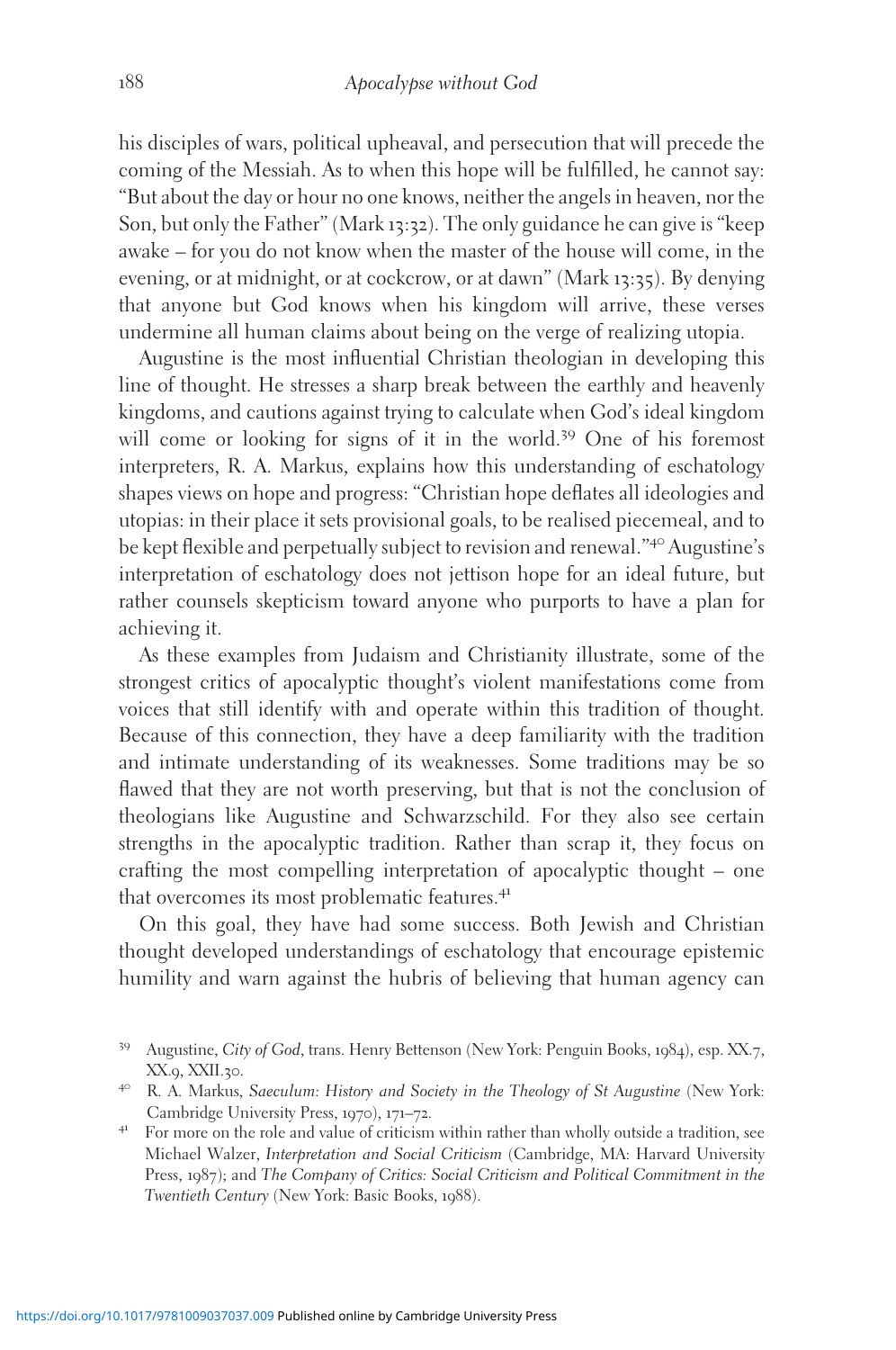force the arrival of utopia. Obviously, that humble approach has not always prevailed – there is no shortage of apocalyptic sects that have pursued utopia, sometimes through violence. Importantly, though, that upheaval gave way to strategies for containing it. These strategies involve, at their core, recognizing the deep uncertainty that plagues any human effort to identify the ideal and bring it about. Given that uncertainty, they take a wary view toward justifications for violence that appeal to utopian goals. By pairing utopian hope with epistemic humility, the apocalyptic tradition offers an approach to ideal theory that tempers its ambitions and keeps its most dangerous aspects in check.

## UTOPIAN HOPE WITH EPISTEMIC HUMILITY

If not approached with epistemic humility, utopian hope can have violent and destructive consequences. Both the Jewish and Christian traditions understand this point given their histories, and in response have developed accounts of utopian hope to guard against its dangers. That is a laudable achievement, but some may ask what utopian hope looks like in practice when we abandon claims to knowledge regarding the object of such hope. If we concede that we cannot identify the ideal with any confidence, what if anything is left of utopian hope?

The humble approach defended here does not render utopian hope a wholly empty concept. Though a complete picture of the ideal is beyond human knowledge, our ability to identify with greater confidence certain practices that are clearly unjust provides a sense of what the ideal is not. One finds traces of this intuition in apocalyptic literature, which frequently condemns present injustices and emphasizes that they have no place in the ideal to come. For instance, the book of Revelation rails against the cruelty, greed, and human bondage of the Roman Empire (Revelation 18). A negative understanding of the ideal, which excludes certain injustices from it, provides a basis for critiquing the present and cultivating an attitude never content with its imperfections. Despite its vagueness and incompleteness, this vision still represents a radical departure from the entrenched injustice of the present – and, as such, a source of hope for those who choose to embrace it.

Inevitably, embracing utopian hope will prompt some to use their imagination to further fill in their vision of the ideal. There is nothing necessarily wrong with such flights of the imagination. They have the potential to inspire new ideas and experiments within society that prove beneficial. But it is important to always remember the tentative nature of these visions, given the epistemic limitations inherent to ideal theorizing. Appreciating that fact